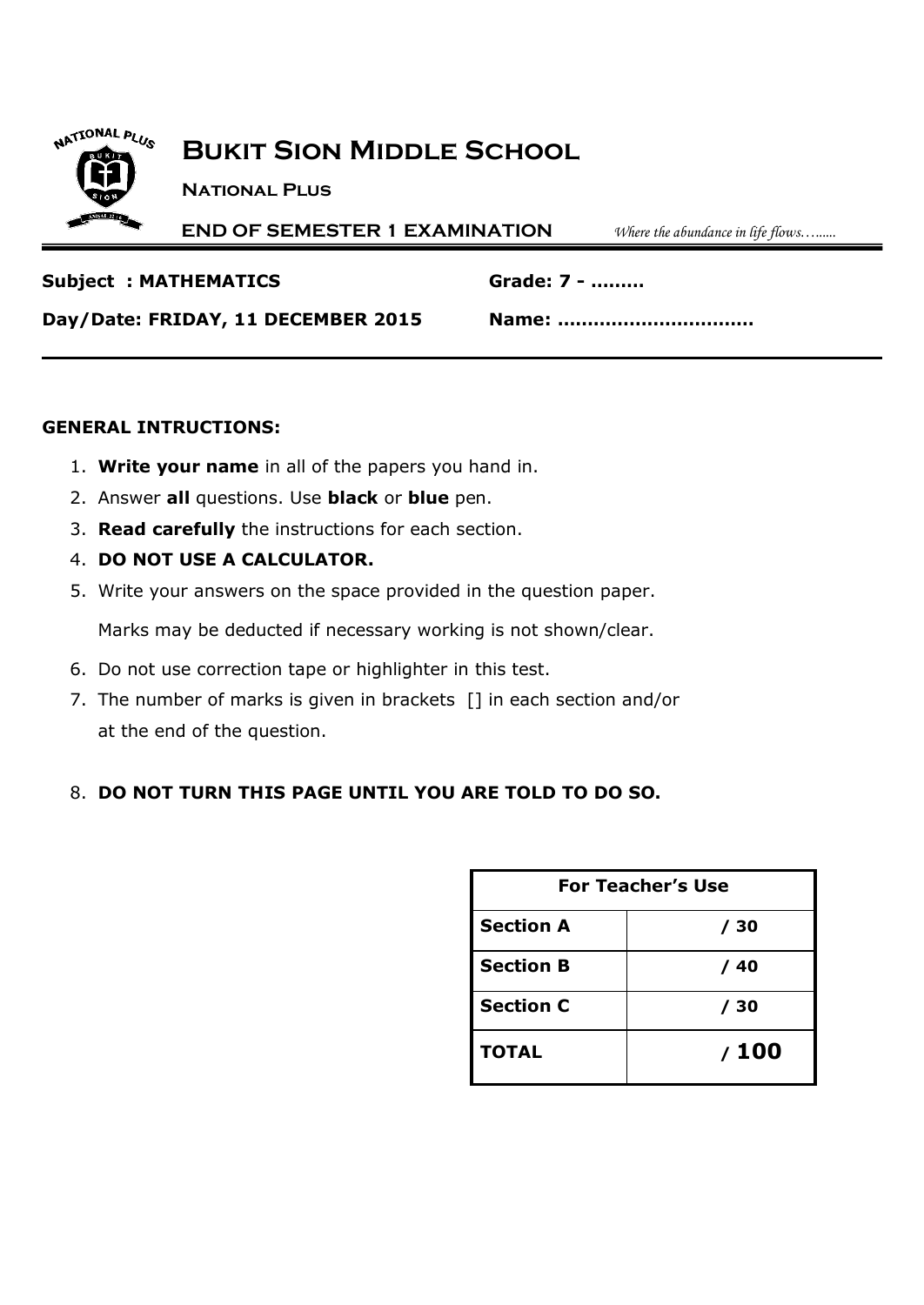# **SECTION A: CONCEPTS [30 MARKS]**

## **I. MULTIPLE CHOICE [10 marks each]**

Write the CAPITAL letter of your choice inside the brackets provided on the right.

|     | 1. Three less than twice a number" when translated is:                                     |           |                                                 |         |              |     |                  |          | $\left( \right)$ |
|-----|--------------------------------------------------------------------------------------------|-----------|-------------------------------------------------|---------|--------------|-----|------------------|----------|------------------|
| (A) | $3 - 2x$                                                                                   |           | (B) $3 + 2x$                                    |         | (C) $2x - 3$ |     | (D) $x^2 - 3$    |          |                  |
|     | 2. The following clues imply addition, EXCEPT:                                             |           |                                                 |         |              |     |                  | $\left($ | $\lambda$        |
| (A) | total                                                                                      | $(B)$ sum |                                                 |         | (C) product  |     | (D) increased by |          |                  |
|     | 3. Which of the following statements on integers is true?                                  |           |                                                 |         |              |     |                  | $\left($ | $\mathcal{L}$    |
| (A) |                                                                                            |           | The least negative integer cannot be determined |         |              |     |                  |          |                  |
| (B) |                                                                                            |           | Zero is either positive or negative.            |         |              |     |                  |          |                  |
| (C) | $(-1.5)$ is an integer                                                                     |           |                                                 |         |              |     |                  |          |                  |
| (D) | $\sqrt{2}$ is an integer                                                                   |           |                                                 |         |              |     |                  |          |                  |
|     | 4. Subtract $7x^3 - x^2 + 3x + 3$ from $4x^3 + 2x^2 - 5x + 1$ .                            |           |                                                 |         |              |     |                  |          | $\mathcal{L}$    |
|     | (A) $-3x^3 + x^2 - 8x - 1$ (C) $3x^2 + 2x^2 - 6x - 2$                                      |           |                                                 |         |              |     |                  |          |                  |
|     | (B) $3x^4 + 3x^3 + 8x^2 + 2$ (D) $-3x^3 + 3x^2 - 8x - 2$                                   |           |                                                 |         |              |     |                  |          |                  |
|     | 5. What is the value of x in the equation $x + 4 = -1$ ?                                   |           |                                                 |         |              |     |                  | $\left($ | $\mathcal{L}$    |
| (A) | 5                                                                                          | $(B)$ 3   |                                                 |         | $(C) -5$     | (D) | -3               |          |                  |
|     | 6. What must be the value of b such that $-3b^3$ will give a value of 24?                  |           |                                                 |         |              |     |                  | $\left($ | $\left( \right)$ |
| (A) | -8                                                                                         | $(B)$ 8   |                                                 | $(C)$ 2 |              | (D) | $-2$             |          |                  |
|     | 7. Which of the following simplified expressions is NOT correct?                           |           |                                                 |         |              |     |                  |          | $\left( \right)$ |
|     | (A) $-(a - b) = -a + b$ (C) $5 - 2(a - b) = 3a + 3b$                                       |           |                                                 |         |              |     |                  |          |                  |
|     | (B) $-(a + b) = -a - b$ (D) $2b - (a + b) = b - a$                                         |           |                                                 |         |              |     |                  |          |                  |
|     | 8. Evaluate: $(-3)^3 \times (-1)^5$                                                        |           |                                                 |         |              |     |                  | $\left($ | $\left( \right)$ |
| (a) | 27                                                                                         | (b) $-27$ | (C)                                             |         | 135          | (d) | $-135$           |          |                  |
|     | 9. The sum of the three consecutive odd numbers given that<br>$x$ is the first odd number: |           |                                                 |         |              |     |                  | $\left($ | $\lambda$        |
| (A) | $3x + 3$                                                                                   |           | (B) $3x + 8$ (C) $3x + 6$                       |         |              | (D) | 3x               |          |                  |
|     | 10. The following satisfy the value of $y < -3$ , EXCEPT:                                  |           |                                                 |         |              |     |                  |          | $\left( \right)$ |
| (A) | -8                                                                                         | (B)       | $-3$                                            | (C)     | $-100$       | (D) | $-3.2$           |          |                  |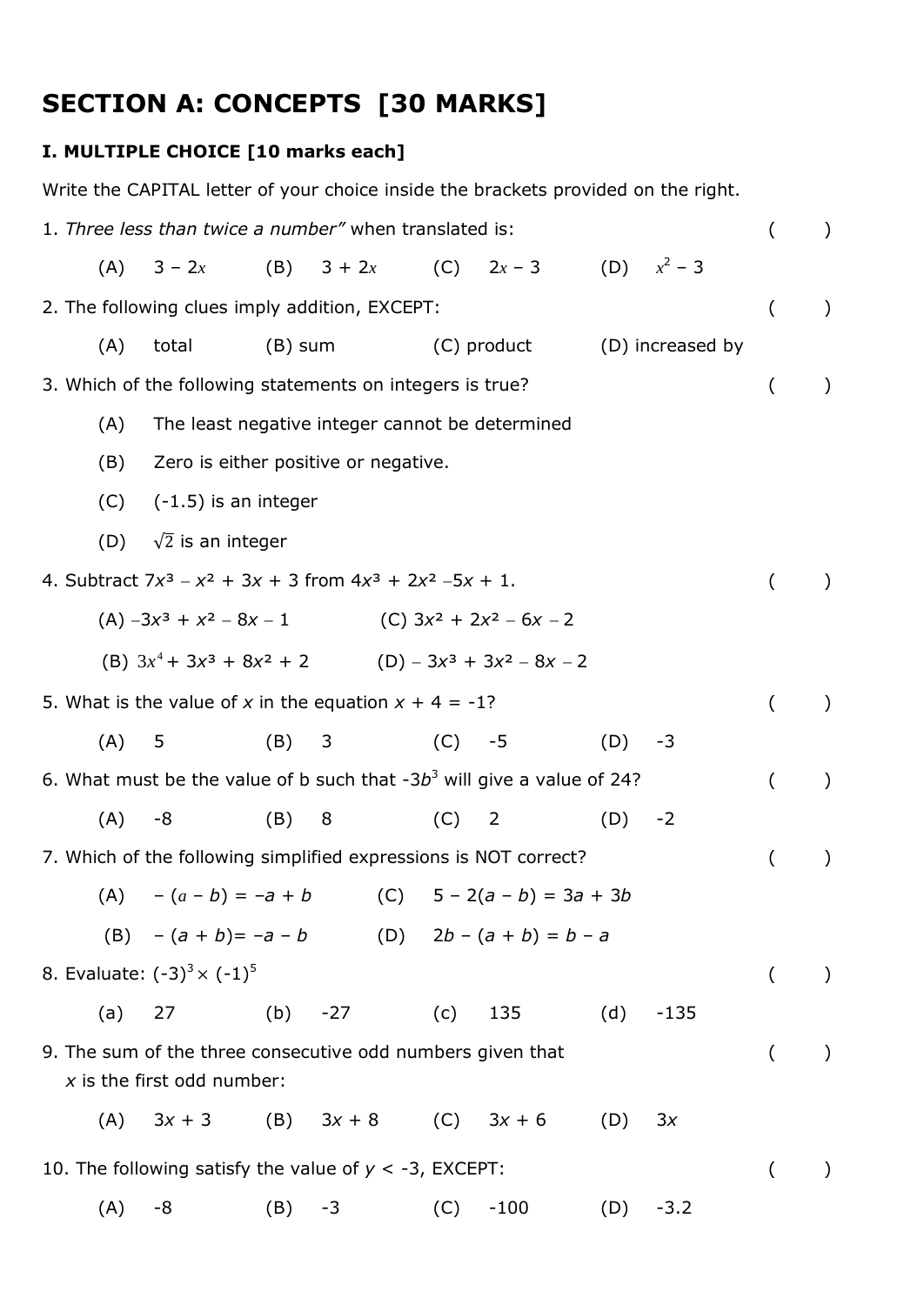## **II. TRANSLATION [4 marks]**

Translate the following expressions into algebraic expressions.

| 1 <sub>1</sub> | $m$ less than 4                         |  |
|----------------|-----------------------------------------|--|
| 2.             | the difference of h and twice k         |  |
| 3.             | the quotient of the square of $n$ and 5 |  |
| 4.             | the distance covered a car traveling    |  |
|                | at 60km/h for $p$ hours                 |  |

## **III. MATCHING TYPE [3 marks]**

Given that  $a=1$ ,  $b=2$ ,  $c=0$ ,  $x=2$ ,  $y=-3$  and  $z=1$ , match the answers in COLUMN N to the expressions in COLUMN M. Write your answer on the space provided before each number.

|  | <b>COLUMN M</b>                        |         | <b>COLUMN N</b> |
|--|----------------------------------------|---------|-----------------|
|  | 1. $-2(ab + c)$                        | (A) 8   |                 |
|  | 2. $(x - y)^2 - (y - z)^2 - (x - z)^2$ | $(B)$ 4 |                 |
|  | 3. $-2a + 3b - 4c$                     | $(C)$ 3 |                 |

## **IV. CONSTRUCTING NUMBER LINE [5 marks]**

Make the number line for each of the following values of *y*.

1.  $y \ge 5$ 

- 2.  $y + 3 < 10$ .
- 3.  $-3(b + 1) < 7b + 5$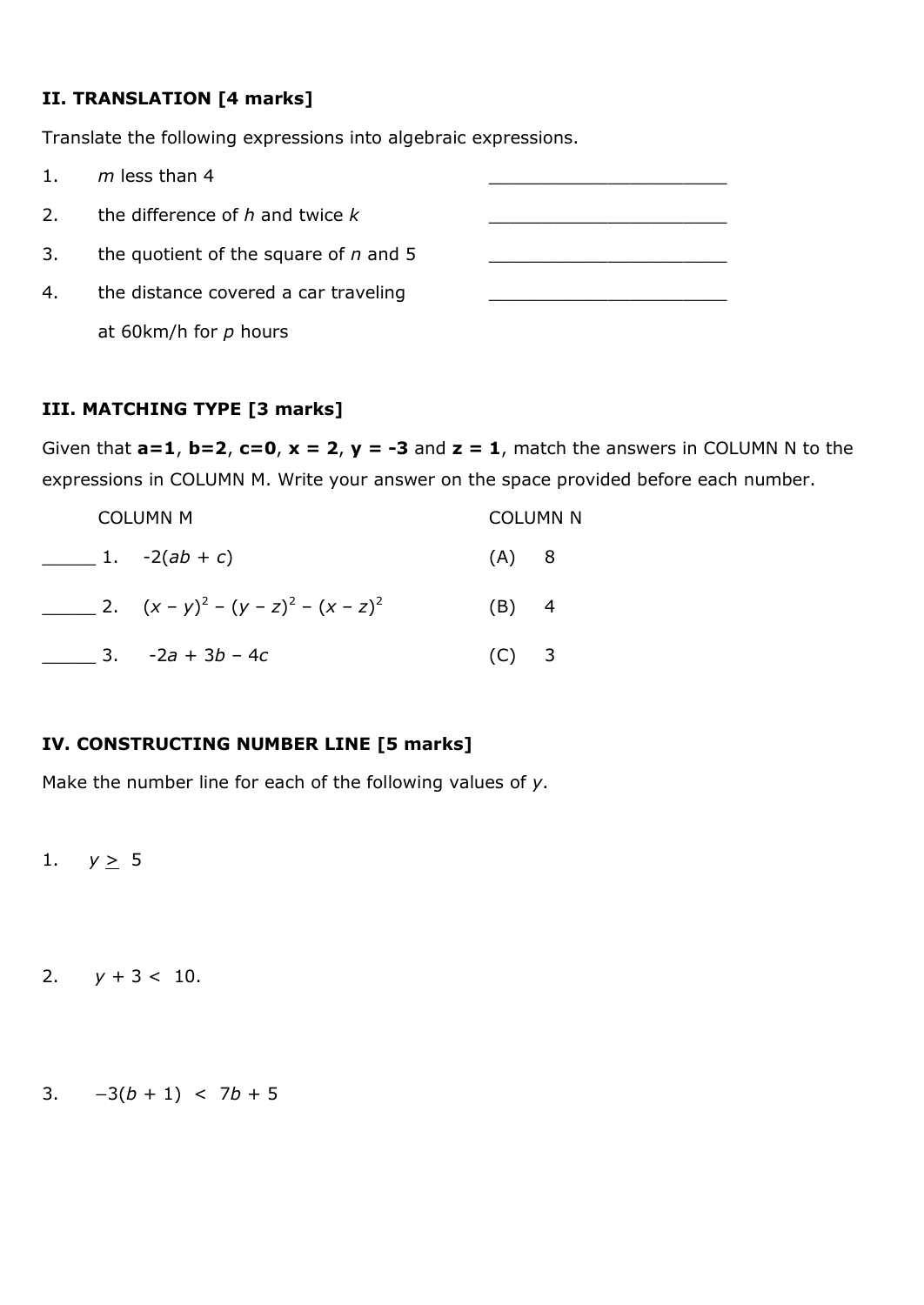#### **V. SHORT-ANSWER QUESTIONS [5 marks]**

1. The length of a rectangle is 5 meters more than twice its width.

If the width is *x* meters:

(i) write the length of the rectangle in terms of  $x$ .

(ii) write the perimeter of the rectangle in terms of x.

2. The cost of a dozen of notebooks is \$*z*.

Find the price of each notebook.

- 3. There were 9 fewer English books than Mathematics books in the cabinet. If the number of English books is *x*, write:
	- (i) number of Mathematics books in terms of x.
	- (ii) total number of English and Math books

#### **VI. FORMULA TRANSFORMATION [3 marks]**

Transform the following formula as indicated.

1.  $A = P(1 + RT)$  (*t*)

2. 
$$
F = \frac{5}{9}C + 32
$$
 (C)

3. **V** =  $\pi r^2 h$  $(r)$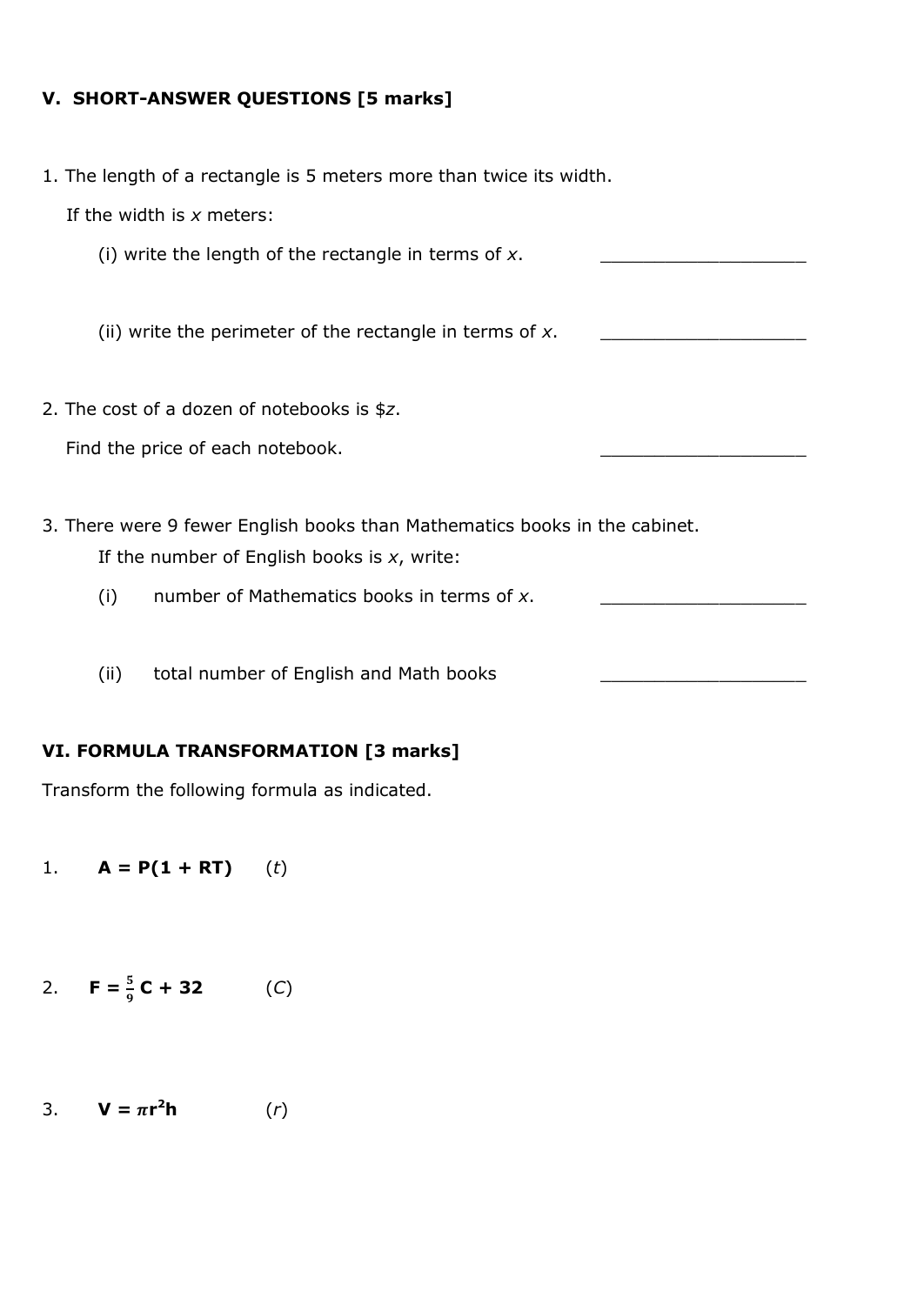## **SECTION B: CALCULATION [40 MARKS]**

### **Answer this section on a separate sheet of paper. Show ALL working. Marks may be deducted if necessary working is not shown.**



| (a) $-40 + 25 =$      | (c) $-150 \div -6 =$         |
|-----------------------|------------------------------|
| (b) $(-21) - (-14) =$ | (d) $(-3)^3 \times (-1)^5 =$ |

2. Add/Subtract the following algebraic expressions. [12]

| (c) $4(x-5y)-5(2y-3x)-(2x-5y)$                                                                    |  |
|---------------------------------------------------------------------------------------------------|--|
|                                                                                                   |  |
| $\frac{2(5x-1)}{5} - \frac{x-3}{5}$<br>(f) $\frac{x+y}{3} - \frac{2}{5} - \frac{3x-2y}{6}$<br>(e) |  |
|                                                                                                   |  |
|                                                                                                   |  |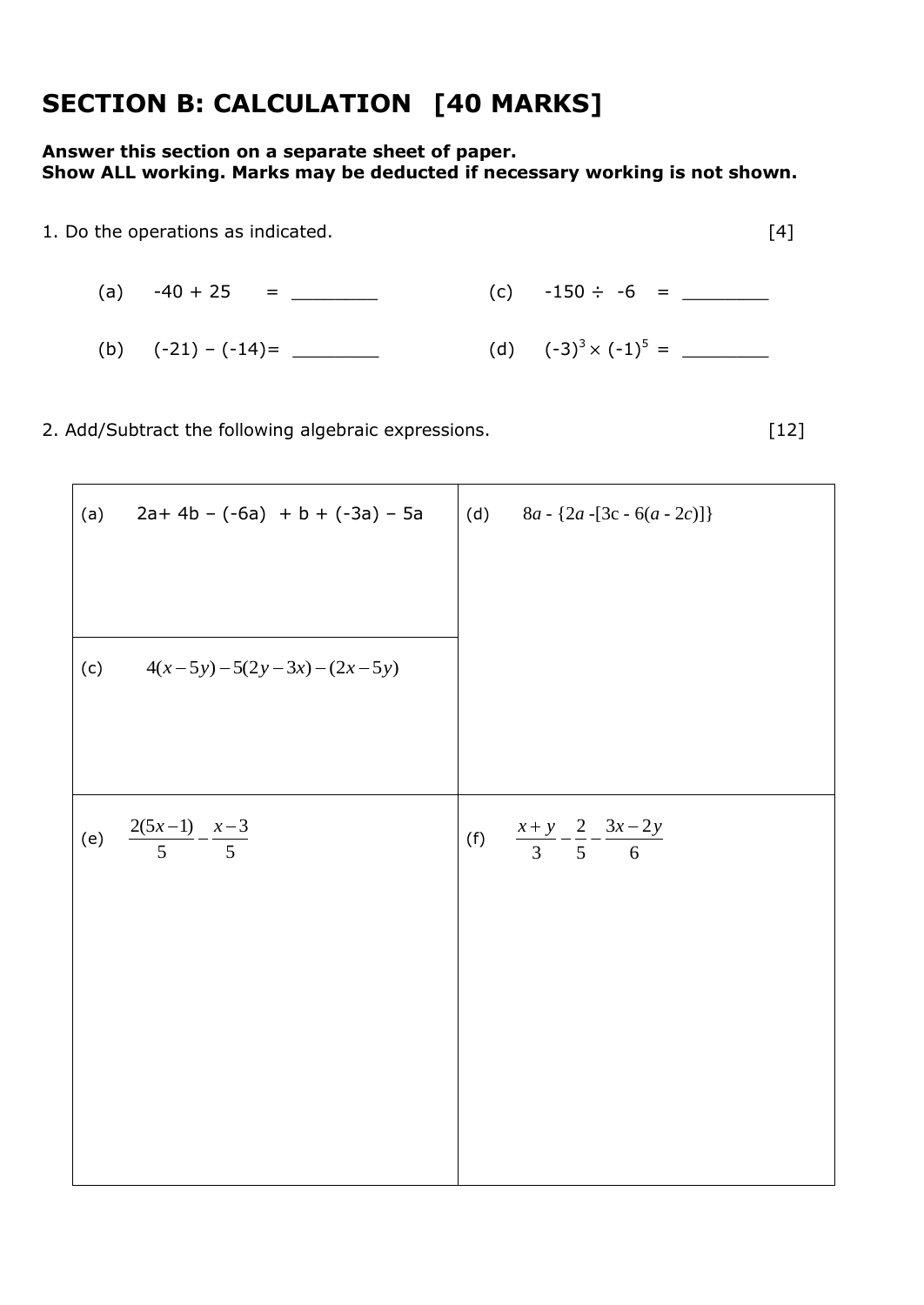## 3. Find the product.

| (a) $(-3xy)(5x^3y)(-2xy^4)$ |  |
|-----------------------------|--|
| (b) $4x(3x^2 - 2)$          |  |

## 4. Simplify.

(a) 
$$
\frac{6a^3}{21a}
$$
 [1]

(b) 
$$
\frac{(8x^4y^2)(3xy)}{18x^3y^5}
$$
 [2]

5. Given the formula, 
$$
T + \frac{1}{2} = \frac{D}{S-17}
$$
, transform it to solve for S. [3]

## 6. Solve the following equations. [10]

(a) 
$$
3x - 5 = x + 11
$$
   
 (c)  $15 - 5(x - 3) = 2(x + 3)$ 

(b) 
$$
\frac{3x-1}{6} = \frac{13-4x}{6}
$$
 (d) 
$$
\frac{x+2}{2} - \frac{x-7}{5} = \frac{x+4}{10}
$$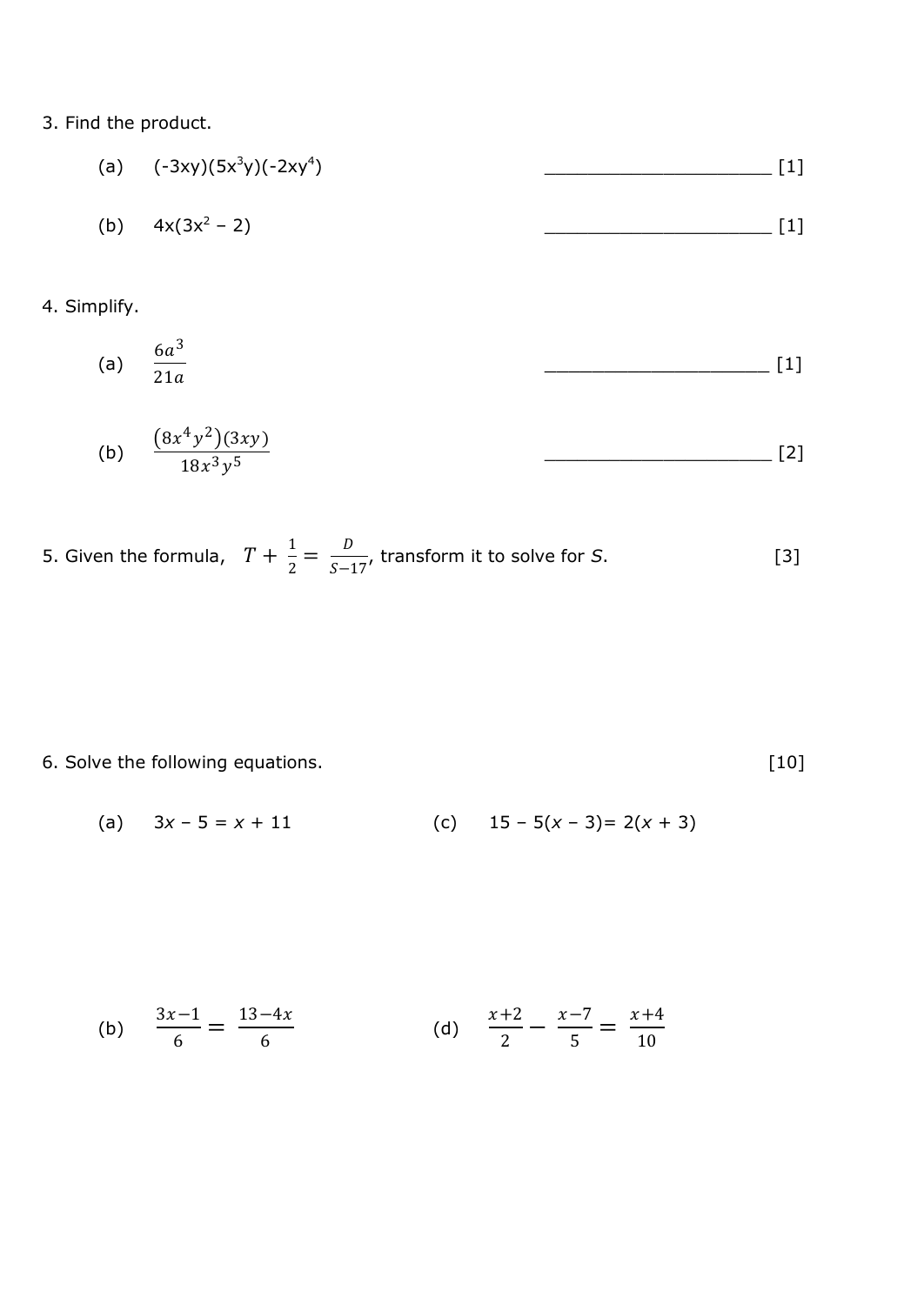7. Factorise completely.

|     | (a) $-25y - 35$                       | $\lceil 1 \rceil$ |
|-----|---------------------------------------|-------------------|
|     | (b) $4x^2y^3 + 16x^3y^4 - 20x^4y^2$   | [2                |
|     | (c) $(a + b)(x + y) + (c + d)(x + y)$ | [1]               |
| (d) | $3by - 6bx + 2ax - ay$                | ั21               |

## **SECTION C: WORD PROBLEMS [30 MARKS]**

#### **Read each problem below and solve on a** *SEPARATE SHEET OF PAPER.* **Show** *ALL* **working as clearly and neatly as possible. Marks may be deducted if necessary working is not shown.**

1. Four times the sum of a number and eleven is equal to three times the difference of the number and five. [3]

2. The breadth of a rectangle is (4*r – s*) cm. Find the length of the rectangle if its area is  $(8pr - 2ps + 20qr - 5qs)$  cm<sup>2</sup>. [2]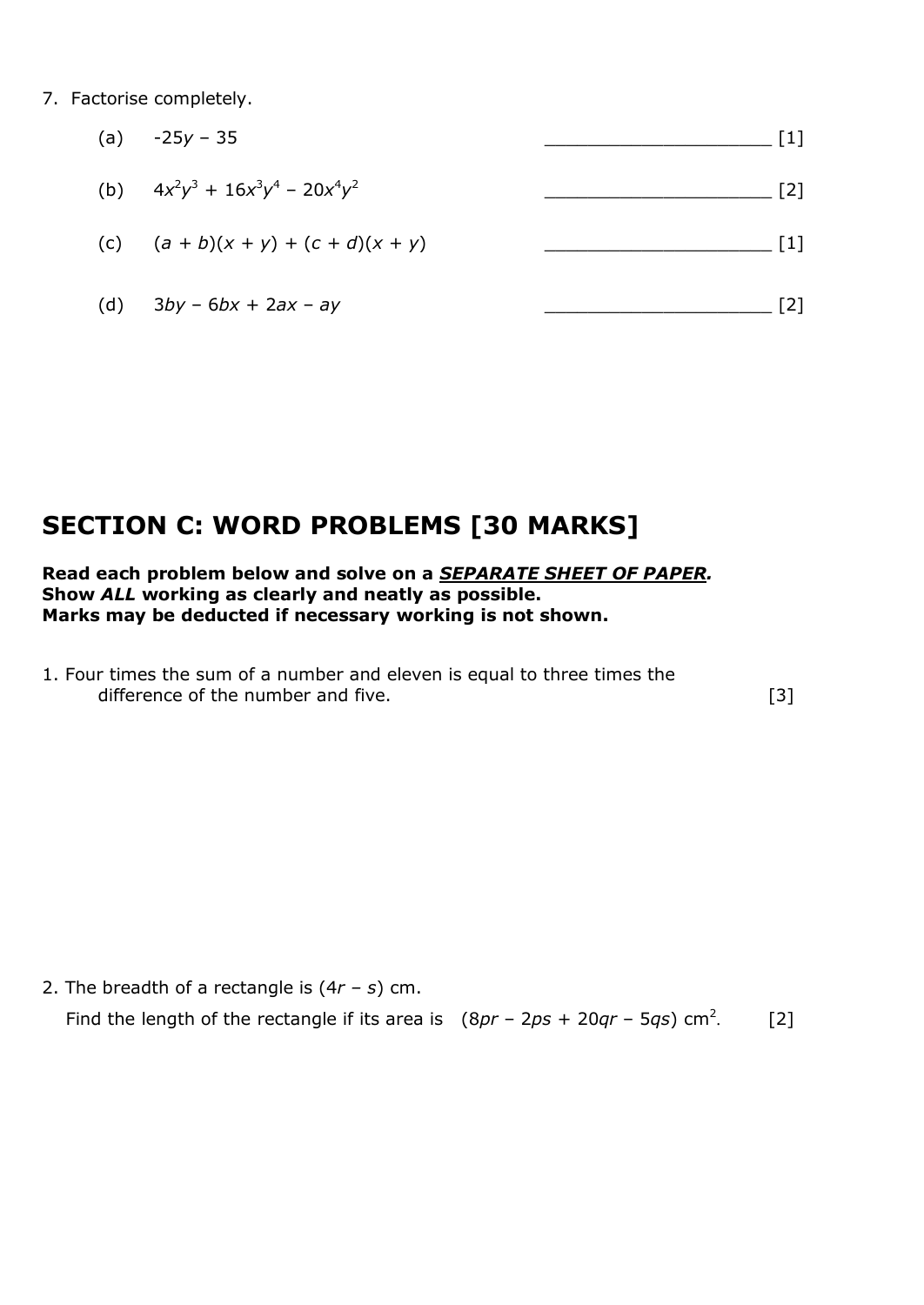3. Find five consecutive integers with a sum of 180. [4]

4. Marie bought two kinds of erasers: STABILO erasers that cost \$5 and FABER CASTLE erasers that cost \$10 each. The number of FABER CASTLE erasers is 9 less than 4 times the number of STABILO erasers.

 If the total cost of all the erasers is \$630, determine the number of FABER CASTLE erasers that Marie bought.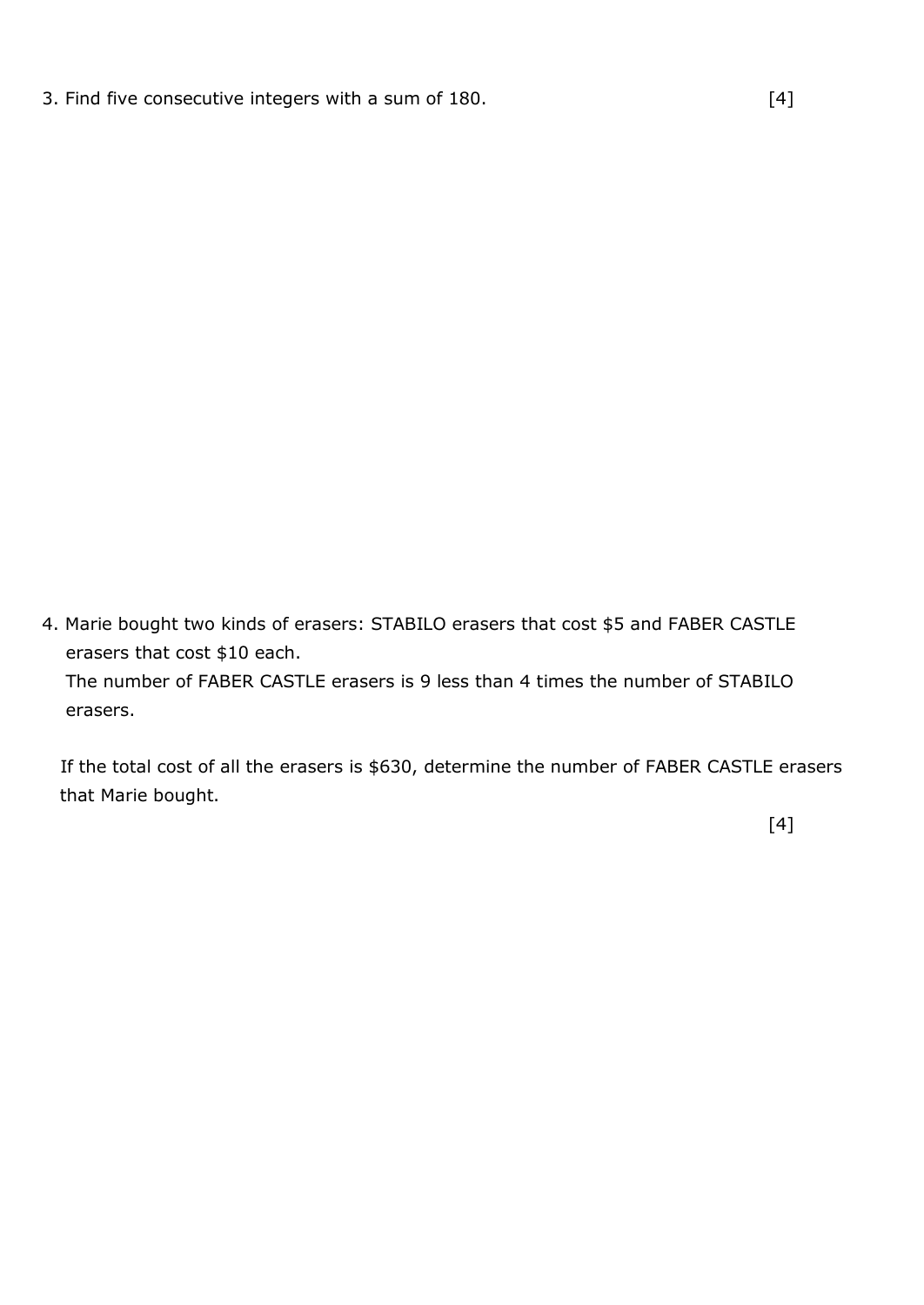5. Beth is 4 years older than Danny and Dino is twice as old as Beth. Three years ago, the sum of their ages is 35. How old are they now? [5]

6. I am thinking of two integers. The bigger number is 5 times the smaller number. Their total is less than 78.

Find the greatest possible values of the two integers. [3]